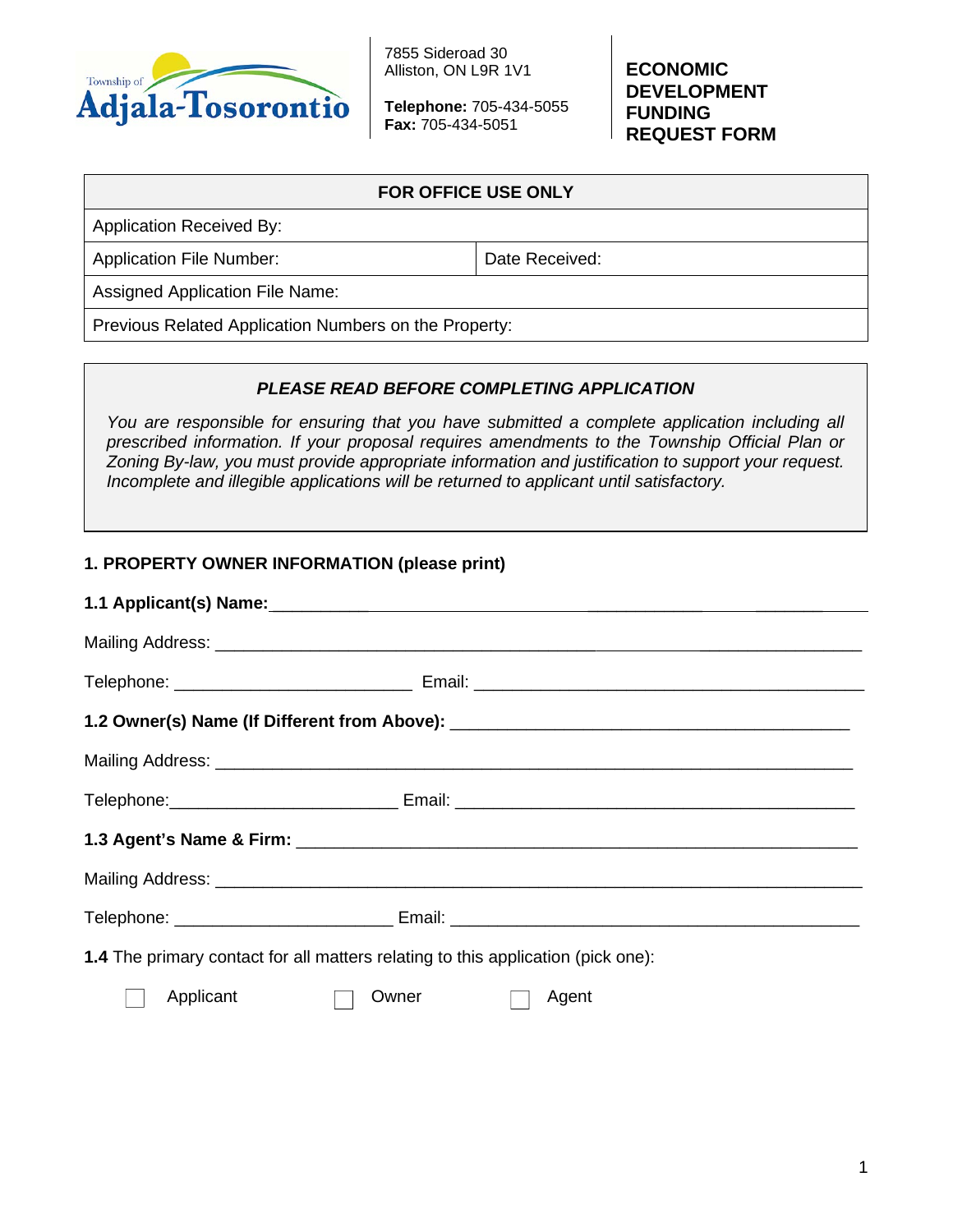

**Telephone:** 705-434-5055 **Fax:** 705-434-5051

**ECONOMIC DEVELOPMENT FUNDING REQUEST FORM**

# **2. LEGAL DESCRIPTION**

| <b>3. EXISTING PROPERTY INFORMATION</b>                                                                                                                                   |  |  |
|---------------------------------------------------------------------------------------------------------------------------------------------------------------------------|--|--|
| Describe the Current Use                                                                                                                                                  |  |  |
|                                                                                                                                                                           |  |  |
|                                                                                                                                                                           |  |  |
| Are property taxes paid in full on this property?                                                                                                                         |  |  |
| Yes<br><b>No</b>                                                                                                                                                          |  |  |
| Are there any outstanding work orders on this property?                                                                                                                   |  |  |
| <b>No</b><br>Yes                                                                                                                                                          |  |  |
| <b>4. PROJECT DESCRIPTION</b><br>Please describe the proposed project requiring economic development funding (please attach further<br>information/sketches as required). |  |  |

\_\_\_\_\_\_\_\_\_\_\_\_\_\_\_\_\_\_\_\_\_\_\_\_\_\_\_\_\_\_\_\_\_\_\_\_\_\_\_\_\_\_\_\_\_\_\_\_\_\_\_\_\_\_\_\_\_\_\_\_\_\_\_\_\_\_\_\_\_\_\_\_\_\_\_\_\_\_\_\_\_\_

\_\_\_\_\_\_\_\_\_\_\_\_\_\_\_\_\_\_\_\_\_\_\_\_\_\_\_\_\_\_\_\_\_\_\_\_\_\_\_\_\_\_\_\_\_\_\_\_\_\_\_\_\_\_\_\_\_\_\_\_\_\_\_\_\_\_\_\_\_\_\_\_\_\_\_\_\_\_\_\_\_\_

\_\_\_\_\_\_\_\_\_\_\_\_\_\_\_\_\_\_\_\_\_\_\_\_\_\_\_\_\_\_\_\_\_\_\_\_\_\_\_\_\_\_\_\_\_\_\_\_\_\_\_\_\_\_\_\_\_\_\_\_\_\_\_\_\_\_\_\_\_\_\_\_\_\_\_\_\_\_\_\_\_\_

\_\_\_\_\_\_\_\_\_\_\_\_\_\_\_\_\_\_\_\_\_\_\_\_\_\_\_\_\_\_\_\_\_\_\_\_\_\_\_\_\_\_\_\_\_\_\_\_\_\_\_\_\_\_\_\_\_\_\_\_\_\_\_\_\_\_\_\_\_\_\_\_\_\_\_\_\_\_\_\_\_\_

\_\_\_\_\_\_\_\_\_\_\_\_\_\_\_\_\_\_\_\_\_\_\_\_\_\_\_\_\_\_\_\_\_\_\_\_\_\_\_\_\_\_\_\_\_\_\_\_\_\_\_\_\_\_\_\_\_\_\_\_\_\_\_\_\_\_\_\_\_\_\_\_\_\_\_\_\_\_\_\_\_\_

\_\_\_\_\_\_\_\_\_\_\_\_\_\_\_\_\_\_\_\_\_\_\_\_\_\_\_\_\_\_\_\_\_\_\_\_\_\_\_\_\_\_\_\_\_\_\_\_\_\_\_\_\_\_\_\_\_\_\_\_\_\_\_\_\_\_\_\_\_\_\_\_\_\_\_\_\_\_\_\_\_\_

Additional Information/Drawing Included:YES / NO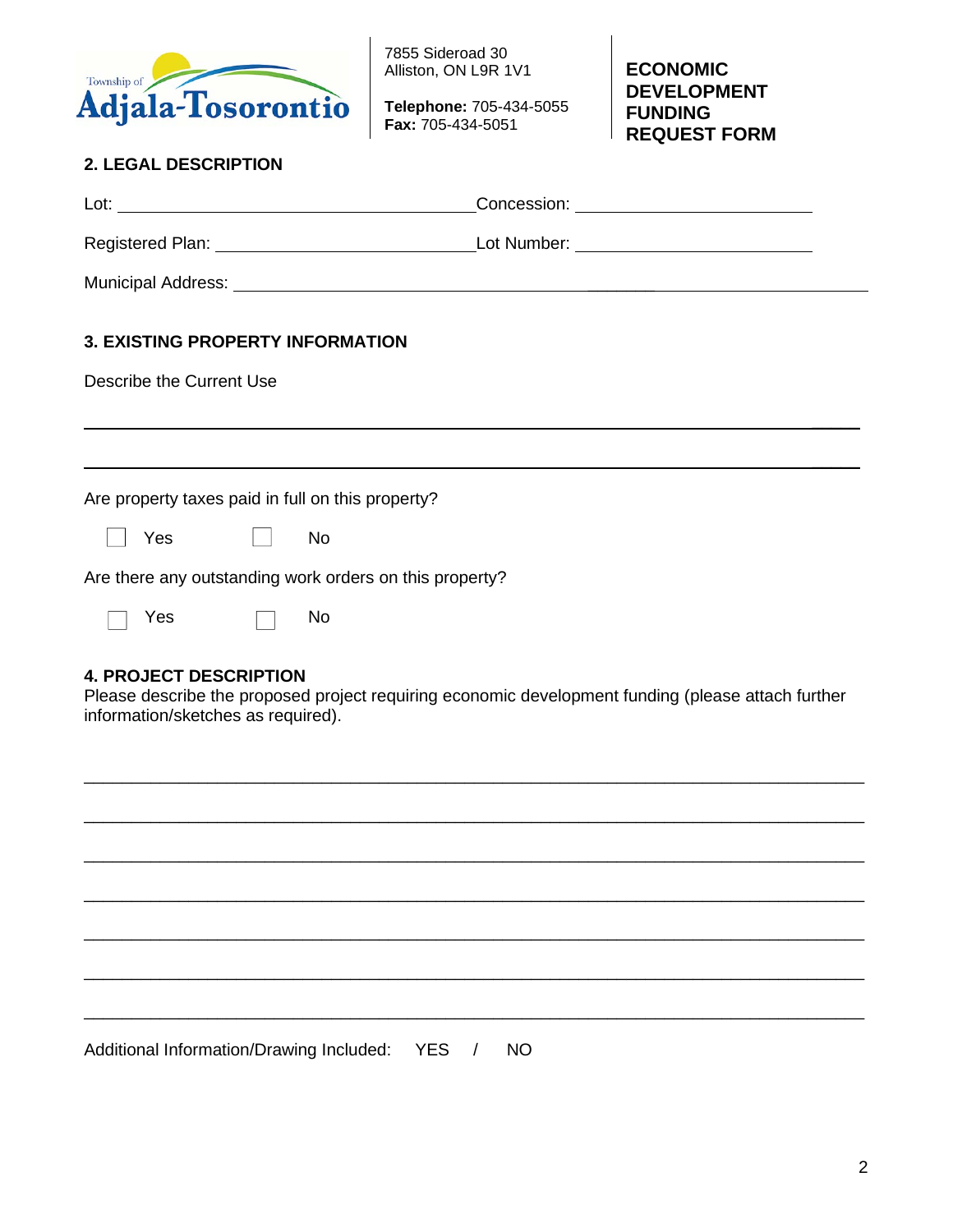

**Telephone:** 705-434-5055 **Fax:** 705-434-5051

**ECONOMIC DEVELOPMENT FUNDING REQUEST FORM**

## **5. CONSTRUCTION COST ESTIMATES**

Please attach two cost estimates (including taxes) from licensed contractors for work to be performed.

## **6. CONSTRUCTION SCHEDULE**

Approximate Start Date of Construction: \_\_\_\_\_\_\_\_\_\_\_\_\_\_\_\_\_\_\_\_\_\_\_\_\_\_\_\_\_\_\_\_\_\_\_\_\_\_\_\_\_\_\_\_\_\_\_\_\_

Approximate End Date of Construction: \_\_\_\_\_\_\_\_\_\_\_\_\_\_\_\_\_\_\_\_\_\_\_\_\_\_\_\_\_\_\_\_\_\_\_\_\_\_\_\_\_\_\_\_\_\_\_\_\_\_

## **7. REQUIRED SUPPORTING DOCUMENTATION**

Please place a check box to ensure that you have included the required supporting documentation.

- $\Box$  Photographs of the existing building
- $\Box$  A site plan and/or professional design/study/architectural drawings
- $\Box$  Specification of the proposed works, including a work plan for the improvements to be

completed and construction drawings

 $\Box$  Two (2) detailed cost estimates for eligible work provided by a licensed contractor